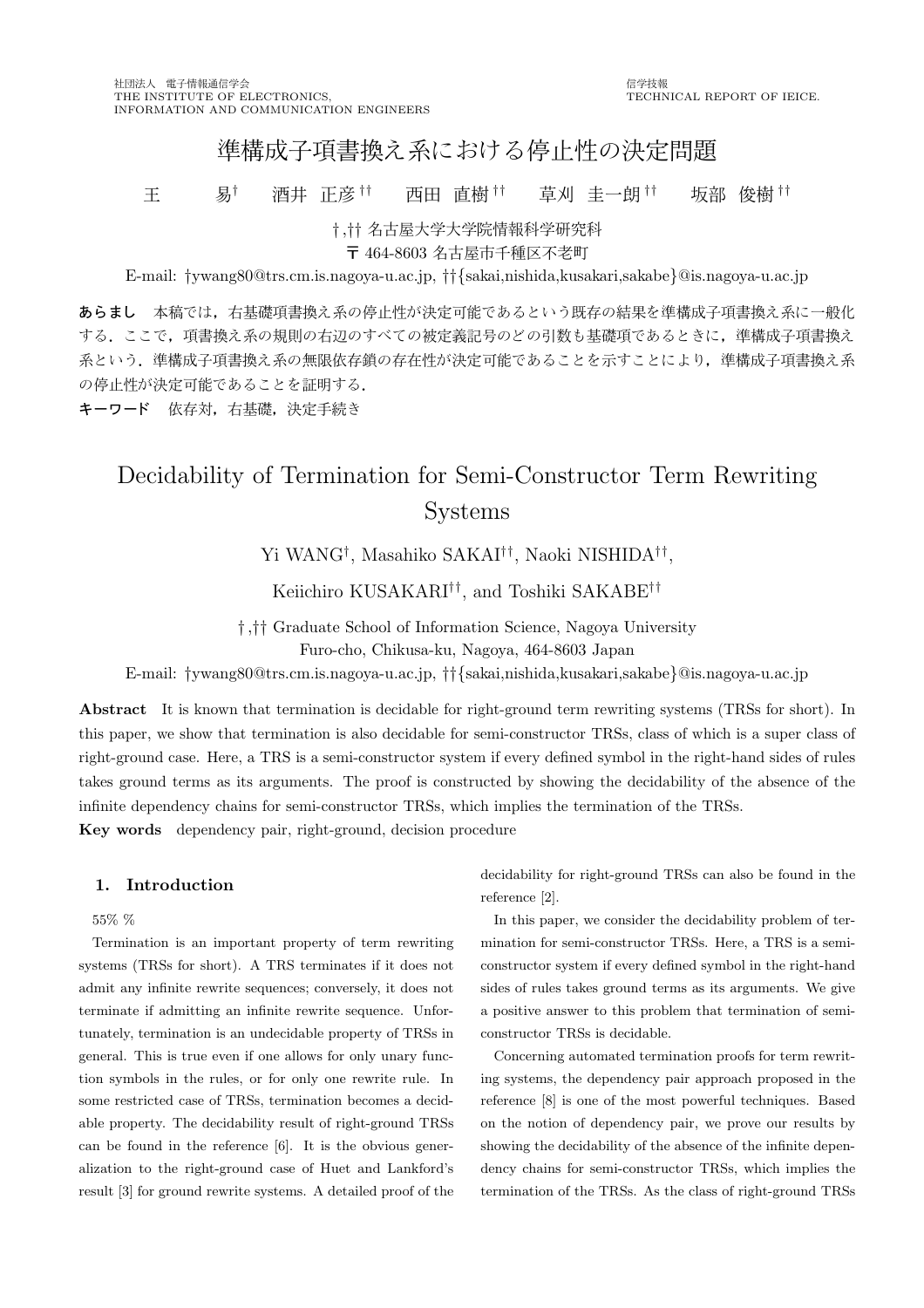forms a proper subclass of semi-constructor TRSs, we point out that our result can be viewed as the generalization to the semi-constructor TRSs of the result for right-ground case.

The organization of this paper is as follows: in section 2 we review the preliminary definitions of term rewriting systems; in section 3 we give the detailed termination decision procedure for semi-constructor TRSs; in section 4 we first give some related results concerning loop, head-loop and cycles, then prove the correctness of the decision procedure proposed in the last section; in section 5 we compare our results with the existing results.

### 2. Preliminaries

We assume the reader is familiar with the standard definitions of term rewriting systems [2] and here we just review the main notations used in this paper.

A *signature*  $F$  is a set of function symbols, where every  $f \in \mathcal{F}$  is associated with a non-negative integer number by an arity function:  $arity \colon \mathcal{F} \to \mathbb{N} (=\{0,1,2,\ldots\})$ . Function symbols of arity 0 are called constant symbols. The set  $\mathcal{T}(\mathcal{F}, \mathcal{V})$  of all terms built from a signature  $\mathcal{F}$  and a countable infinite set V of *variables* such that  $\mathcal{F} \cap \mathcal{V} = \emptyset$ , is represented by  $T(\mathcal{F}, \mathcal{V})$ . The set of ground terms is denoted by  $T(\mathcal{F}, \emptyset)$  $(\mathcal{T}(\mathcal{F})$  for short). We write  $s = t$  when two terms s and t are identical. The *root symbol* of a term t is denoted by  $root(t)$ .

The set of all *positions* in a term t is denoted by  $Pos(t)$ . Here  $\varepsilon$  represents the root position. Positions are partially ordered by the prefix order  $\leq$ , that is,  $p \leq q$  if there exists an r such that  $p \cdot r = q$ . We write  $p < q$  if  $p \leq q$  and  $p \neq q$ . If  $p \in \mathcal{P}os(t)$ , then  $t|_p$  denotes the *subterm* of t at position p, and  $t[s]_p$  denotes the term that is obtained from t by replacing the subterm at position  $p$  by the term  $s$ . We denote by  $\geq$  the *subterm ordering*, that is,  $t \geq u$  if u is a subterm of t, and  $t \geq u$  if  $t \geq u$  and  $t \neq u$ .

Let C be a *context* with a hole  $\Box$ . We write  $C[t]$  for the term obtained from C by replacing  $\Box$  with a term t.

A substitution  $\theta$  is a mapping from  $\mathcal V$  to  $\mathcal T(\mathcal F,\mathcal V)$  such that the set  $\{x \in \mathcal{V} \mid \theta(x) \neq x\}$  called the *domain* of  $\theta$  and denoted by  $\mathcal{D}om(\theta)$  is finite. We usually identify a substitution  $\theta$  with the set  $\{x \mapsto \theta(x) \mid x \in \mathcal{D}om(\theta)\}\$  of variable bindings. We denote  $\mathcal{R}an(\theta) = {\theta(x) | x \in \mathcal{D}om(\theta)}$  as the *range* of  $\theta$ . Substitutions are naturally extended to homomorphisms from  $\mathcal{T}(\mathcal{F}, \mathcal{V})$  to  $\mathcal{T}(\mathcal{F}, \mathcal{V})$ . In the following, we write  $t\theta$  instead of  $\theta(t)$ . The composition  $\theta_1\theta_2$  of two substitutions  $\theta_1$ and  $\theta_2$  is defined by  $x(\theta_1\theta_2) = (x\theta_1)\theta_2$  for all  $x \in \mathcal{V}$ .

A rewrite rule  $l \rightarrow r$  is a directed equation which satisfies  $l \notin V$  and  $Var(r) \subseteq Var(l)$ . We call l the *left-hand side* and r the right-hand side of the rewrite rule. A term rewriting system TRS is a set of finite rewrite rules. The rewrite relation  $\rightarrow_R \subseteqq \mathcal{T}(\mathcal{F}, \mathcal{V}) \times \mathcal{T}(\mathcal{F}, \mathcal{V})$  associated with a TRS R is defined

as follows:  $s \rightarrow_R t$  if there exist a rewrite rule  $l \rightarrow r \in R$ , a substitution  $\theta$ , and a position  $p \in \mathcal{P}os(s)$  such that  $s|_p = l\theta$ and  $t = s[r\theta]_p$ . The subterm l $\theta$  of s is called a redex and we say that s rewrites to t by contracting redex  $l\theta$ . We say that p is a redex position. The transitive closure of  $\rightarrow_R$  is denoted by  $\rightarrow_R^+$ . The transitive and reflexive closure of  $\rightarrow_R$ is denoted by  $\rightarrow_R^*$ . If  $s \rightarrow_R^* t$ , then we say that there is a *rewrite sequence* starting from  $s$ , which reduces to  $t$ . We use  $\stackrel{\varepsilon}{\rightarrow}_R$  to denote the root rewrite step and  $\stackrel{\varepsilon}{\rightarrow}_R$  to denote the rewrite step where redex position occurs below the root. A term without redexes is called a normal form. We say that a term t has a normal form if there exists a rewrite sequence starting from  $t$  that reduces to a normal form. A TRS  $R$  is called right-ground if the right-hand sides of all the rules in R are ground terms, and ground if both sides of all the rules are ground terms.

For a TRS R, a term  $t \in \mathcal{T}(\mathcal{F}, \mathcal{V})$  terminates if there is no infinite rewrite sequences starting from  $t$ .  $R$  terminates over  $T \subseteq T(\mathcal{F}, \mathcal{V})$  if all terms in T terminate. In the case that  $T = \mathcal{T}(\mathcal{F}, \mathcal{V})$ , we say that R terminates.

For a TRS R, a function symbol  $f \in \mathcal{F}$  is a defined symbol of R if  $f = root(l)$  for some rewrite rule  $l \rightarrow r \in R$ . The set of all the defined symbols of  $R$  is denoted by  $D_R = \{root(l) | \exists l \rightarrow r \in R \}.$  We write  $C_R$  for the set of all the *constructor symbols* of R which is defined as  $\mathcal{F}\backslash D_R$ . A term t has a defined root symbol if  $root(t) \in D_R$ .

#### 3. Decision Procedure

In this section, we first give the definition of semiconstructor TRSs proposed in the reference [5]. Then we propose the decision procedure of termination for semiconstructor TRSs in details. Then we give a theorem which assures the correctness of the procedure.

Definition 3.1 (semi-constructor TRS) For a TRS  $R$ ,  $a$  term  $t$  is a semi-constructor term if  $s$  is ground for every subterms t of t having root defined symbol. R is a semiconstructor system if for every rule  $l \rightarrow r \in R$ , r is a semiconstructor term.

Example 3.2 TRS  $R_1 = \{f(x) \rightarrow h(x, f(g(a))), g(x) \rightarrow$  $g(h(a, a))$  is a semi-constructor system.

For a set  $T \subseteq T(\mathcal{F}, \mathcal{V})$ , we define  $\rightarrow_R T = \{s \mid \exists t \in$  $T, t \rightarrow_R s$ . The decision procedure of termination for semiconstructor TRSs is shown as follows.

- 1 Decision Procedure SC T
- 2 function SC T
- 3 /\* Input: semi-constructor TRS  $R = \{l_i \rightarrow r_i \mid 1 \leq i \leq n\}$  \*/
- 4 /\* Output: R terminates or does not terminate  $*/$
- 5 begin function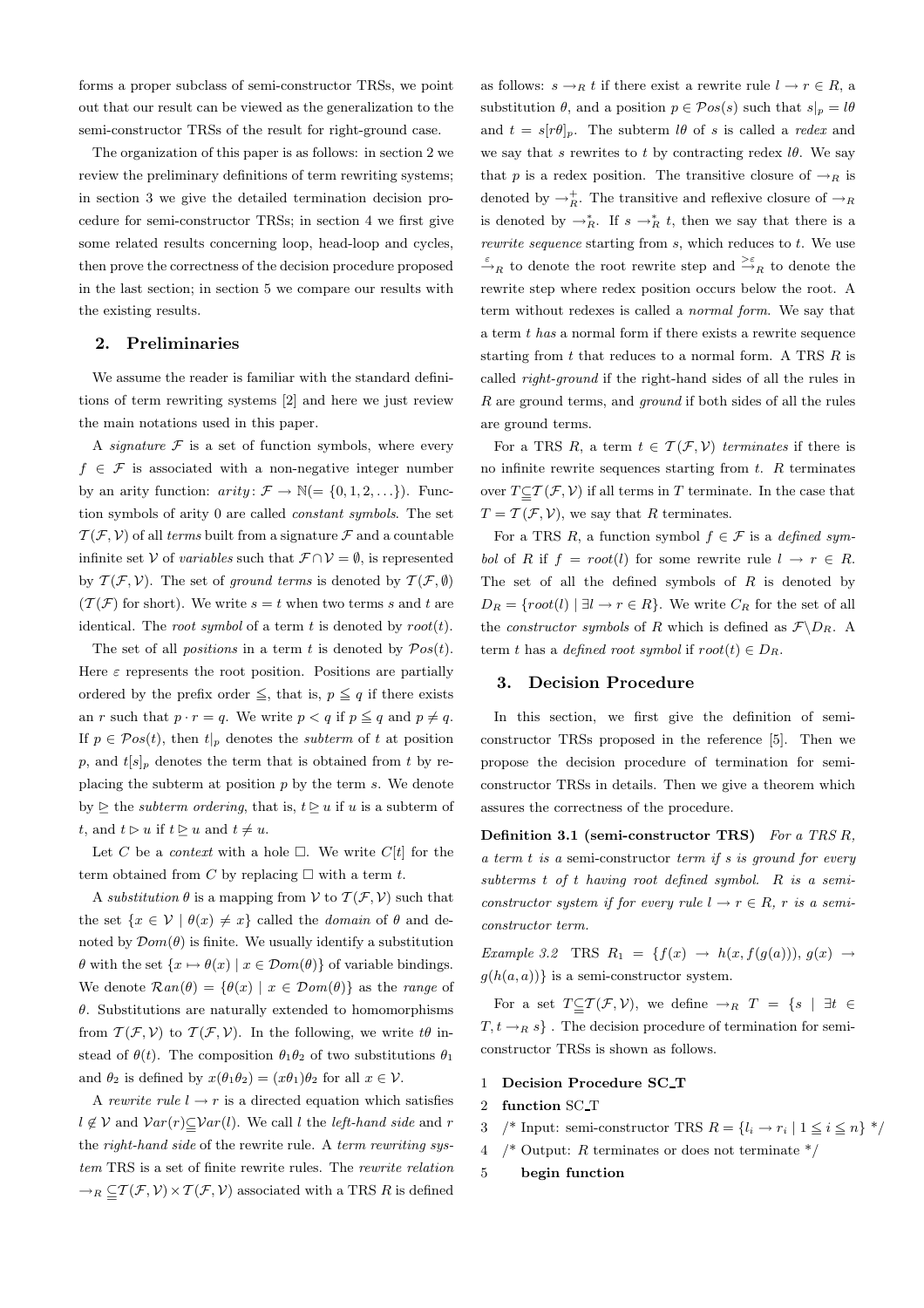| 6              | $T_i^1 := \{t \mid r_i \geq t \text{ and } root(t) \in D_R\}$ for every i;         |
|----------------|------------------------------------------------------------------------------------|
| $\overline{7}$ | $k := 1$ ;                                                                         |
| 8              | while $(\exists i. T_i^k \neq \emptyset)$ do                                       |
| 9              | if( $\exists i. \rightarrow_{\{l_i \rightarrow r_i\}} T_i^k \neq \emptyset$ ) then |
| 10             | return " $R$ does not terminate";                                                  |
| 11             | else                                                                               |
| 12             | $T_i^{k+1} := \rightarrow_R T_i^k$ for every i;                                    |
| 13             | $k := k + 1$ ;                                                                     |
| 14             | end while                                                                          |
| 15             | return " $R$ terminates";                                                          |
| 16             | end function                                                                       |

The following theorem assures the correctness of the decision procedure SC T.

**Theorem 3.3** Concerning the decision procedure  $SCT$ , we have the following statements:

- (1) SC T eventually terminates.
- (2)  $SC_T$  outputs "R (does not) terminate" if and only if R (does not) terminate.

The proof of Theorem 3.3 will be found in the next section.

Corollary 3.4 Termination of semi-constructor TRSs is decidable.

## 4. Correctness of Decidable Procedure

At the beginning of this section, we first redefine loop, head-loop and cycle [4] and recall the definition of the dependency pair approach [7, 8]. Then we give some results concerning loop, head-loop and cycle which are related with the proof for correctness of SC T. At the last part of this section, we give the detailed proof of Theorem 3.3.

Given a TRS  $R$ , a non-terminating term  $t$  loops in a rewrite sequence if the sequence contains  $t \to_R^* t' \to_R^+ C[t'\theta]$  for some context C, substitution  $\theta$  and term t'. A term t head-loops if containing  $t \to_R^* t' \to_R^+ t' \theta$ , and t cycles if containing  $t \to_R^* t' \to_R^+ t'$ . Cycling of t implies its head-looping, and head-looping of  $t$  implies its looping. We say a TRS admits a loop, head-loop and cycle, if there exists a term  $t$  such that t loops, head-loops and cycles, respectively. A TRS does not terminate if it admits one of these properties.

Example 4.1 Let a TRS  $R_2 = \{f(x) \to h(f(g(a))), g(x) \to$  $q(h(x))$  and a term  $t = f(x)$ . Then we have the following rewrite sequence

$$
f(x) \to h(f(g(a))) \to h(h(f(g(a)))) \to \cdots
$$

in which t loops of the form  $t\rightarrow C[t\theta]$  for a substitution  $\theta = \{x \mapsto g(a)\}\$ and context  $C[\Box] = h(\Box).$ 

Let R be a TRS over a signature  $\mathcal{F}$ .  $\mathcal{F}^{\sharp}$  denotes the union of  $\mathcal{F}$  and  $D_R^{\sharp} = \{ f^{\sharp} \mid f \in D_R \}$  where  $\mathcal{F} \cap D_R^{\sharp} = \emptyset$  and  $f^{\sharp}$  has the same arity as  $f$ . We call these new symbols  $dependentcy$  *pair symbols.* Given a term  $t = f(t_1, \ldots, t_n) \in \mathcal{T}(\mathcal{F}, \mathcal{V})$  with f defined, we write  $t^{\sharp}$  for the term  $f^{\sharp}(t_1,\ldots,t_n)$ . If  $l \to r \in R$ and  $u$  is a subterm of  $r$  with a defined root symbol, then the rewrite rule  $l^{\sharp} \to u^{\sharp}$  is called a *dependency pair* of R. The set of all dependency pairs of  $R$  is denoted by  $DP(R)$ . For any subset  $T \subseteq T(\mathcal{F}, \mathcal{V})$  consisting of terms with a defined root symbol, we denote the set  $\{t^{\sharp} \mid t \in T\}$  by  $T^{\sharp}$ .

For a TRS  $R$ , a (possibly infinite) sequence of dependency pairs  $s_1^{\sharp} \to t_1^{\sharp}, s_2^{\sharp} \to t_2^{\sharp}, \ldots$  is a *dependency chain* if there exist substitutions  $\tau_1, \tau_2, \ldots$  such that  $t_i^{\sharp} \tau_i \rightarrow_R^* s_{i+1}^{\sharp} \tau_{i+1}$  holds for every two consecutive dependency pairs  $s_i^{\sharp} \rightarrow t_i^{\sharp}$  and  $s_{i+1}^{\sharp} \rightarrow t_{i+1}^{\sharp}$  in the sequence.

**Proposition 4.2** For a TRS  $R$ , if there exists an infinite dependency chain, then  $R \cup DP(R)$  does not terminate over  $\mathcal{T}^\sharp(\mathcal{F},\mathcal{V}).$ 

Example 4.3 For TRS  $R_2$  in Example 4.1,  $D_{R_2} = \{f, g\},\$  $DP(R_2) = \{ f^{\sharp}(x) \rightarrow f^{\sharp}(g(a)), f^{\sharp}(x) \rightarrow g^{\sharp}(a), g^{\sharp}(x) \rightarrow$  $g^{\sharp}(h(x))\}.$ 

One of the benefits of the dependency pair approach is that we can follow the essential part in an infinite rewrite sequence as dependency chain.

Given a TRS,  $\mathcal{T}_{\infty}$  denotes the set of all the minimal nonterminating terms, here "minimal" is in the sense that all its proper subterms terminate.

**Definition 4.4 (C-min)** For a TRS R, let  $C \subseteq DP(R)$ . An infinite rewrite sequence in  $R \cup C$  of the form

$$
t_1^{\sharp} \rightarrow_R^* t_2^{\sharp} \rightarrow_C t_3^{\sharp} \rightarrow_R^* t_4^{\sharp} \rightarrow_C \cdots
$$

with  $t_i \in \mathcal{T}_{\infty}$  for all  $i \geq 1$  is called C-min. We use  $\mathcal{C}_{min}(t^{\sharp})$ to denote the set of all the C-min rewrite sequences starting from  $t^{\sharp}$ .

Then we conclude some properties concerning  $C$ -min in the following proposition.

**Proposition 4.5 (** [7,8]) Given a TRS R, a term  $t \in \mathcal{T}_{\infty}$ and  $C \subseteq DP(R)$ , we have the following statements:

- (1) For every  $t \in \mathcal{T}_{\infty}$ , there exists a  $\mathcal{C} \subseteq DP(R)$  such that  $\mathcal{C}_{min}(t^{\sharp}) \neq \emptyset.$
- (2) For every sequence in  $\mathcal{C}_{min}(t^{\sharp})$ , every reduction  $\rightarrow_R$ takes place below the root while every reduction  $\rightarrow_c$ takes place at the root.
- (3) For every sequence in  $\mathcal{C}_{min}(t^{\sharp})$ , the rewrite subsequence  $t_i^{\sharp} \rightarrow_R^* t_{i+1}^{\sharp}$  has a finite length.
- (4)  $s^{\sharp} \rightarrow_{R\cup C}^* t^{\sharp}$  implies  $s \rightarrow_R^* C[t]$  for some context C.
- (5) There is a  $C$ -min if and only if there is a corresponding dependency chain.
- (6) For every sequence in  $\mathcal{C}_{min}(t^{\sharp})$ , there is some rule  $l^{\sharp} \to u^{\sharp} \in \mathcal{C}$  which is applied for infinite times.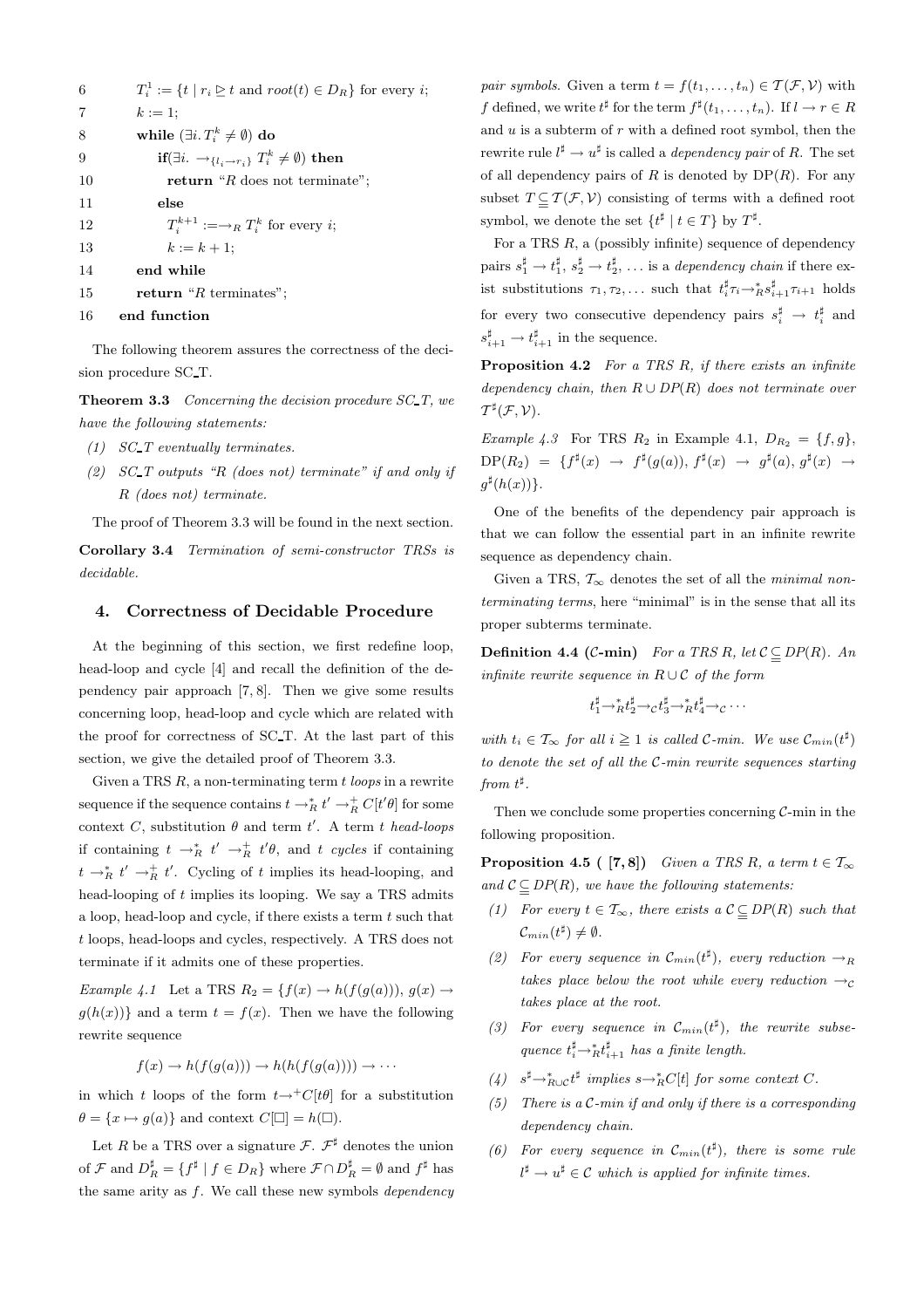**Theorem 4.6 (**  $[7, 8]$ ) For a TRS R, R does not terminate if and only if there exists an infinite dependency chain.

The following lemma is a consequence of Theorem 4.6.

**Lemma 4.7** A TRS R does not terminate over  $\mathcal{T}(\mathcal{F}, \mathcal{V})$ if and only if the TRS  $R \cup DP(R)$  does not terminate over  $\mathcal{T}^\sharp(\mathcal{F},\mathcal{V}).$ 

*Proof.* If  $R$  does not terminate, by Theorem 4.6, there exists an infinite dependency chain, thus by Proposition 4.2,  $R \cup DP(R)$  does not terminate over  $T^{\sharp}(\mathcal{F}, \mathcal{V})$ . If  $R \cup DP(R)$ does not terminate over  $T^{\sharp}(\mathcal{F}, \mathcal{V})$ , then there exists an infinite rewrite sequence starting from some term  $t^{\sharp} \in \mathcal{T}^{\sharp}(\mathcal{F}, \mathcal{V})$ of the form  $t^{\sharp \geq \varepsilon_*} t^{\sharp}_1 \xrightarrow{\varepsilon} {}_{\text{DP}(R)} t^{\sharp \geq \varepsilon_*}_2 \cdots$ . In the sequence, if the root reduction  $\rightarrow_{\text{DP}(R)}$  is applied infinite times, then there exists an infinite dependency chain, thus by Theorem 4.6, R does not terminate, else there is an index  $k$ , the subsequence starting from  $t_k^{\sharp}$  only applies reduction  $\stackrel{\gtimes \varepsilon}{\to}_R$  for infinite times, thus term  $t_k$  does not terminate with respect to  $R$ , therefore  $R$  does not terminate.  $\Box$ 

Next, we talk about the relation of looping between a TRS R and the corresponding TRS  $R \cup DP(R)$ .

**Lemma 4.8** For a TRS R, a term  $t \in \mathcal{T}_{\infty}$  and a sequence  $sq \in \mathcal{C}_{min}(t^{\sharp}), \; if \; t^{\sharp} \; loops \; in \; sq, \; then \; t^{\sharp} \; head-loops \; in \; sq.$ 

*Proof.* Since  $t^{\sharp}$  loops in sq with respect to R ∪ C where  $\mathcal C$  is a subset of DP(R), we can find a rewrite subsequence  $t^{\sharp} \rightarrow_{R\cup\mathcal{C}}^* t^{\sharp}_k \rightarrow_{R\cup\mathcal{C}}^* C[t^{\sharp}_k \theta]$  in sq for some index k, context C and substitution  $\theta$ . Since the dependency pair symbol only occurs at the root position,  $C[t^{\sharp}_{k}\theta] = t^{\sharp}_{k}\theta$ . Therefore, we have the rewrite subsequence  $t^{\sharp} \rightarrow_{R\cup C}^* t_k^{\sharp} \rightarrow_{R\cup C}^* t_k^{\sharp} \theta$  in sq, which shows that  $t^{\sharp}$  head-loops in sq.  $\square$ 

As the comment of Lemma 4.8, note that  $C[t_k^{\sharp}\theta] = t_k^{\sharp}\theta$ " in the proof can not be substituted by " $C[t^{\sharp}_{k}\theta] = t^{\sharp}_{k}$ ", that is,  $t^{\sharp}$ loops in a sequence  $sq \in \mathcal{C}_{min}(t^{\sharp})$  can not imply that  $t^{\sharp}$  cycles in sq. To see this point, we have the following example.

Example 4.9 For the looping TRS  $R_2$  in Example 4.1,  $g(x)$  is a minimal non-terminating term of  $R_2$ . Let  $t^{\sharp}$  =  $g^{\sharp}(x) \in \mathcal{T}_{\infty}^{\sharp}$ , we can easily find an infinite rewrite sequence in  $\mathcal{C}_{min}(g^{\sharp}(x))$  for  $\mathcal{C} = \{g^{\sharp}(x) \rightarrow g^{\sharp}(h(x))\}$ :

$$
g^{\sharp}(x) \to g^{\sharp}(h(x)) \to g^{\sharp}(h(h(x))) \to \cdots
$$

in which  $g^{\sharp}(x)$  head-loops, but does not cycle.

**Lemma 4.10** For a TRS R, a term  $t \in \mathcal{T}_{\infty}$  and a sequence  $sq \in \mathcal{C}_{min}(t^{\sharp}), \; \text{if} \; t^{\sharp} \; \text{loops in } sq, \; \text{then there exists a term } t^{\sharp}_k$ in sq such that  $t_k$  loops with respect to R.

*Proof.* By Lemma 4.8,  $t^{\sharp}$  head-loops in sq with respect to  $R \cup C$  where C is a subset of DP(R). Thus we can find a rewrite subsequence  $t^{\sharp} \rightarrow_{R\cup C}^* t^{\sharp}_k \rightarrow_{R\cup C}^* t^{\sharp}_k \theta$  in sq for some index k and substitution  $\theta$ . From Proposition 4.5 – (4), there exists

a context C' such that  $t_k \rightarrow_R^+ C'[t_k \theta]$ , that is,  $t_k$  loops with respect to  $R$ .

From the proof of Lemma 4.10, if it is the case that  $t^{\sharp}$ cycles of the form  $t^{\sharp} \rightarrow_{R\cup \text{DP}(R)}^* \cdot \rightarrow_{t^{\sharp} \rightarrow u^{\sharp}} t^{\sharp}$  then obviously we have the following corollary.

Corollary 4.11 For a TRS R, a term  $t \in \mathcal{T}_{\infty}$  and a sequence  $sq \in \mathcal{C}_{min}(t^{\sharp}), \; if \; t^{\sharp} \; cycles \; of \; the \; form \; t^{\sharp} \rightarrow_{R \cup DP(R)}^*$ .  $\rightarrow_{l^{\sharp}\rightarrow u^{\sharp}}t^{\sharp}$  for some  $l^{\sharp}\rightarrow u^{\sharp}\in \mathcal{C}_{\subseteq}DP(R)$  in sq, then t loops of the form  $t \rightarrow_R^* \cdot \rightarrow_{\{l \rightarrow r\}} C'[t]$  for some context  $C'$  and  $l \rightarrow r \in R$  such that  $r \triangleright u$ .

Conversely, it is not true for the proposition that for a TRS R, if there exists a term  $t \in \mathcal{T}_{\infty}$  such that t loops with respect to R, then  $t^{\sharp}$  loops in some sequence  $sq \in \mathcal{C}_{min}(t^{\sharp})$  with respect to  $R \cup DP(R)$ , as shown in the following example.

Example 4.12 From Example 4.1, the term  $t = f(x) \in \mathcal{T}_{\infty}$ loops with respect to  $R_2$ . However, we have that the following sequence is the only one in  $\mathcal{C}_{min}(f^{\sharp}(x))$  for  $\mathcal{C} = DP(R_2)$ :

$$
f^{\sharp}(x) \to g^{\sharp}(a) \to g^{\sharp}(h(a)) \to g^{\sharp}(h(h(a))) \to \cdots
$$

in which  $f^{\sharp}(x)$  does not loop with respect to  $R \cup DP(R)$ .

There are many unknown properties concerning loop, head-loop and cycle. For example, observe that without the condition "in some sequence  $sq \in \mathcal{C}_{min}(t^{\sharp})$ ", then in the example above,  $f^{\sharp}(x)$  loops of the form

$$
f^{\sharp}(x) \to f^{\sharp}(g(a)) \to f^{\sharp}(g(a))) \to \cdots
$$

with respect to  $R \cup DP(R)$ . Thus, we have the following conjecture.

Conjecture  $4.13$  For a TRS R, if there exists a term  $t \in \mathcal{T}_{\infty}$  such that t loops with respect to R, then  $t^{\sharp}$  loops with respect to  $R \cup DP(R)$ .

Next, we first give some lemmas on semi-constructor TRSs and then prove Theorem 3.3 by using these lemmas.

The following fact holds obviously.

**Proposition 4.14** For a semi-constructor TRS R,  $DP(R)$ is right-ground.

Lemma 4.15 For a semi-constructor TRS R, the following statements are equivalent:

- (1) R does not terminate.
- (2) There exists a pair  $l^{\sharp} \to u^{\sharp} \in DP(R)$  such that  $u \in \mathcal{T}_{\infty}$ and  $u^{\sharp}$  cycles of the form  $u^{\sharp} \rightarrow_{R \cup DP(R)}^* \rightarrow_{\{\ell^{\sharp} \rightarrow u^{\sharp}\}} u^{\sharp}$  in some sequence  $sq \in \mathcal{C}_{min}(u^{\sharp})$  for some  $\mathcal{C}_{\subseteq}^{-}DP(R)$ .

Proof.

 $(2) \Rightarrow (1)$ : It is obvious by Corollary 4.11.

 $(1) \Rightarrow (2)$ : Since R does not terminate, there exists a  $t \in \mathcal{T}_{\infty}$ , by (1) of Proposition 4.5, there exists a corresponding sequence  $sq \in \mathcal{C}_{min}(t^{\sharp})$  for some  $\mathcal{C}_{\equiv}^{-}DP(R)$ . Thus by Proposition 4.5 – (2) and (6), there exists a pair  $l^{\sharp} \to u^{\sharp} \in DP(R)$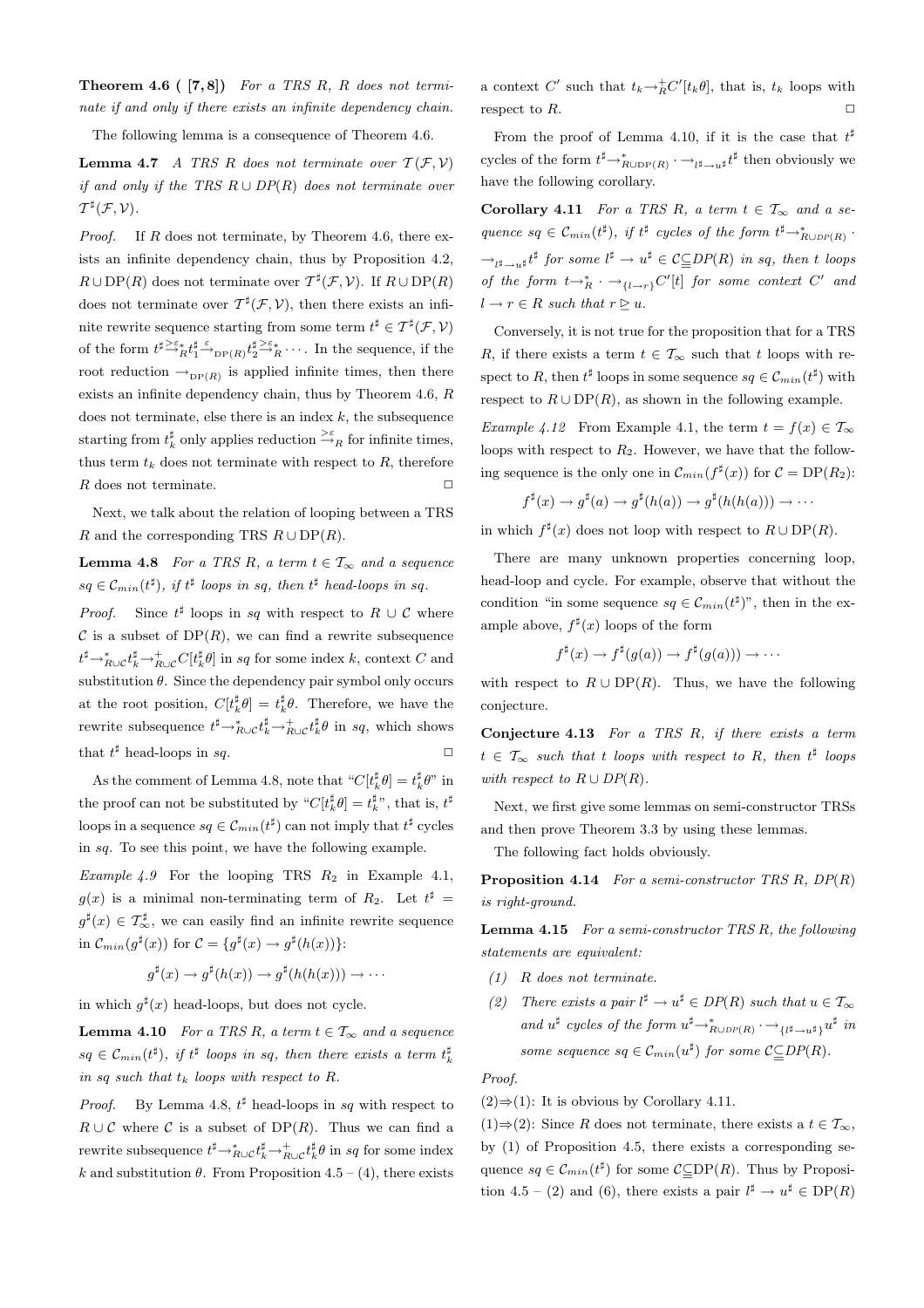such that it is applied for root reduction in  $sq$  for infinite times. Since  $u^{\sharp}$  is ground, by Proposition 4.14 we have  $u \in \mathcal{T}_{\infty}$  and  $u^{\sharp}$  cycles of the form  $u^{\sharp} \rightarrow_{R \cup \text{DP}(R)}^* \rightarrow \{u^{\sharp} \rightarrow u^{\sharp}\} u^{\sharp}$ in sq.  $\Box$ 

We give the proof of Theorem 3.3 as follows.

#### Proof. (Theorem 3.3)

It is easily known that  $s \in T_i^k$  if and only if  $\exists t.r_i \trianglerighteq$ t and  $root(t) \in D_R$  and  $t \rightarrow_R^{k-1} s$ .

Firstly, consider the case that  $R$  terminates. Then the condition in the 9th line will never hold, otherwise we have  $t \rightarrow_R^{k-1} s \rightarrow_{\{l_i \rightarrow r_i\}} t'$  and  $t' \geq t$  for some  $t \in T_i^1$ , which leads to a contradiction. Also  $T_1^k, \ldots, T_n^k$  will be empty for some k, since  $R$  terminates. Hence, the execution of the while loop that begins from the 8th line will end and SC T terminates with the output " $R$  terminates".

Secondly, consider the case that  $R$  does not terminate. Then the condition in the 8th line always holds. From Lemma 4.15 and Corollary 4.11, we have  $u \rightarrow_R^* \cdot \rightarrow_{\{l_i \rightarrow r_i\}} C'[u]$  for some index *i*, term *u* and context  $C'$  such that  $r_i \geq u$  and  $root(u) \in D_R$ . Thus,  $\rightarrow_{\{l_i \rightarrow r_i\}} T_i^k$  is not empty for some k and SC<sub>T</sub> produces the output " $R$  does not terminate". The *only if* part of (2) is trivial.  $\square$ 

#### 5. Comparison

In this section, we briefly compare our result with the existing related results, then we give a result concerning the dependency graph of semi-constructor TRSs and compare it with the result in [1] for right-ground case.

We have shown the decidability of termination for semiconstructor TRSs by using the notion of dependency pair. Note that the class of semi-constructor TRSs is a superclass of right-ground case.

Next, we talk about the dependency graph of semiconstructor TRSs.

The nodes of the *dependency graph*  $DG(R)$  are the dependency pairs of R and there is an arrow from a pair  $s^{\sharp} \to t^{\sharp}$ to  $u^{\sharp} \to v^{\sharp}$  if and only if there exist substitutions  $\sigma$  and  $\tau$ such that  $t^{\sharp} \sigma \rightarrow_R^* u^{\sharp} \tau$ . We write SCS for a strongly connected subgraph of  $DG(R)^1$ . Note that the dependency graph is not computable in general.

For a semi-constructor TRS  $R$ , we can give the following lemma.

Lemma 5.1 For a semi-constructor TRS R, the following statements are equivalent:

- (1) R does not terminate.
- $(2)$  DG(R) contains at least one SCS.

*Proof.* If  $R$  does not terminate, then by Lemma 4.15, there exists a pair  $l^{\sharp} \to u^{\sharp} \in DP(R)$  such that  $u \in \mathcal{T}_{\infty}$  and  $u^{\sharp}$  cycles of the form  $u^{\sharp} \rightarrow_{R\cup \text{DP}(R)}^{\pm} u^{\sharp}$ , thus there is a corresponding SCS in  $DG(R)$ . If there is a SCS in  $DG(R)$ , then from Proposition 4.14 we have the following sequence:  $l_1^\sharp \tau_1 {\rightarrow} \genfrac{}{}{0pt}{}{l_1^\sharp}{\{l_1^\sharp \rightarrow u_1^\sharp\}} u_1^\sharp \sigma_1 = u_1^\sharp {\rightarrow}^*_R l_2^\sharp \tau_2 {\rightarrow} \genfrac{}{}{0pt}{}{l_1^\sharp}{\{l_2^\sharp \rightarrow u_2^\sharp\}} u_2^\sharp \sigma_2 = u_2^\sharp$ 

$$
\begin{aligned}\n &\quad \frac{\{l_1^2 \to u_1^2\}}{\to R} \cdots \frac{l_k^{\sharp}}{\{k \} \tau_k \to \frac{u_k^{\sharp}}{\{l_k^{\sharp}} \to u_k^{\sharp}\}} u_k^{\sharp} \sigma_k = u_k^{\sharp} \to R \frac{l_1^{\sharp} \tau_{k+1}}{\{l_1^{\sharp}} \tau_{k+1} \to \frac{u_1^{\sharp}}{\{l_1^{\sharp}} \to u_1^{\sharp}\}} u_1^{\sharp} \sigma_{k+1} = \\
&\quad u_1^{\sharp}\n \end{aligned}
$$

for substitutions  $\tau_i, \sigma_i, l_i^{\sharp} \to u_i^{\sharp} \in \text{SCS}$  and  $1 \leq i \leq k$ . Thus  $u_1^{\sharp}$  does not terminate with respect to  $R \cup DP(R)$ , thus by Lemma 4.7,  $R$  does not terminate.  $\square$ 

In [1], A. Middeldorp proposed an easy decision procedure for termination of right-ground TRSs which is dependency graph based. Denoting growing approximation dependency graph by  $DG_g(R)$ , He showed that for every right-hand TRS  $R, DG(R) = DG<sub>q</sub>(R)$ , that is, the precise dependency graph of the right-ground TRS is computable. Thus, the decision procedure proposed is that: compute the dependency graph of  $R$  using the growing approximation and then determine whether there are any SCSs. For semi-constructor case, we also have Lemma 5.1 to assure that semi-constructor TRS terminates if and only if there is no SCSs in the dependency graph. However, the method above can not be directly applied to semi-constructor case so far, since normally we only have  $DG(R) \subseteq DG_g(R)$  for semi-constructor TRS R. It is still unknown whether the dependency graph of the semiconstructor TRS is computable or not.

## 6. Conclusion

In this paper we have shown that termination is a decidable property for semi-constructor TRSs and hence we can automatically prove termination or non-terminating of any semi-constructor TRSs by using procedure SC T.

Based on the notion of dependency pair, we accomplished our proof by showing the decidability of the absence of the infinite dependency chains for semi-constructor TRSs which implies the termination of the TRSs.

We have compared our result with the existing results in Section 5. The comparison with the decision procedure proposed in the reference [1] showed that the dependency graph based method is not directly applicable to the semiconstructor case. It is still unknown whether the dependency graph of the semi-constructor TRS is computable or not. Furthermore, It is also worthwhile to do further investigations on the classes of TRSs, the termination of which are equivalent to the absence of SCSs in dependency graph and the dependency graph of which are computable but the equivalence of termination and absence of SCSs do not hold.

Acknowledgment This work is partly supported by

<sup>&</sup>lt;sup>1</sup> A graph is said to be strongly connected if each node is reachable from an arbitrary node.